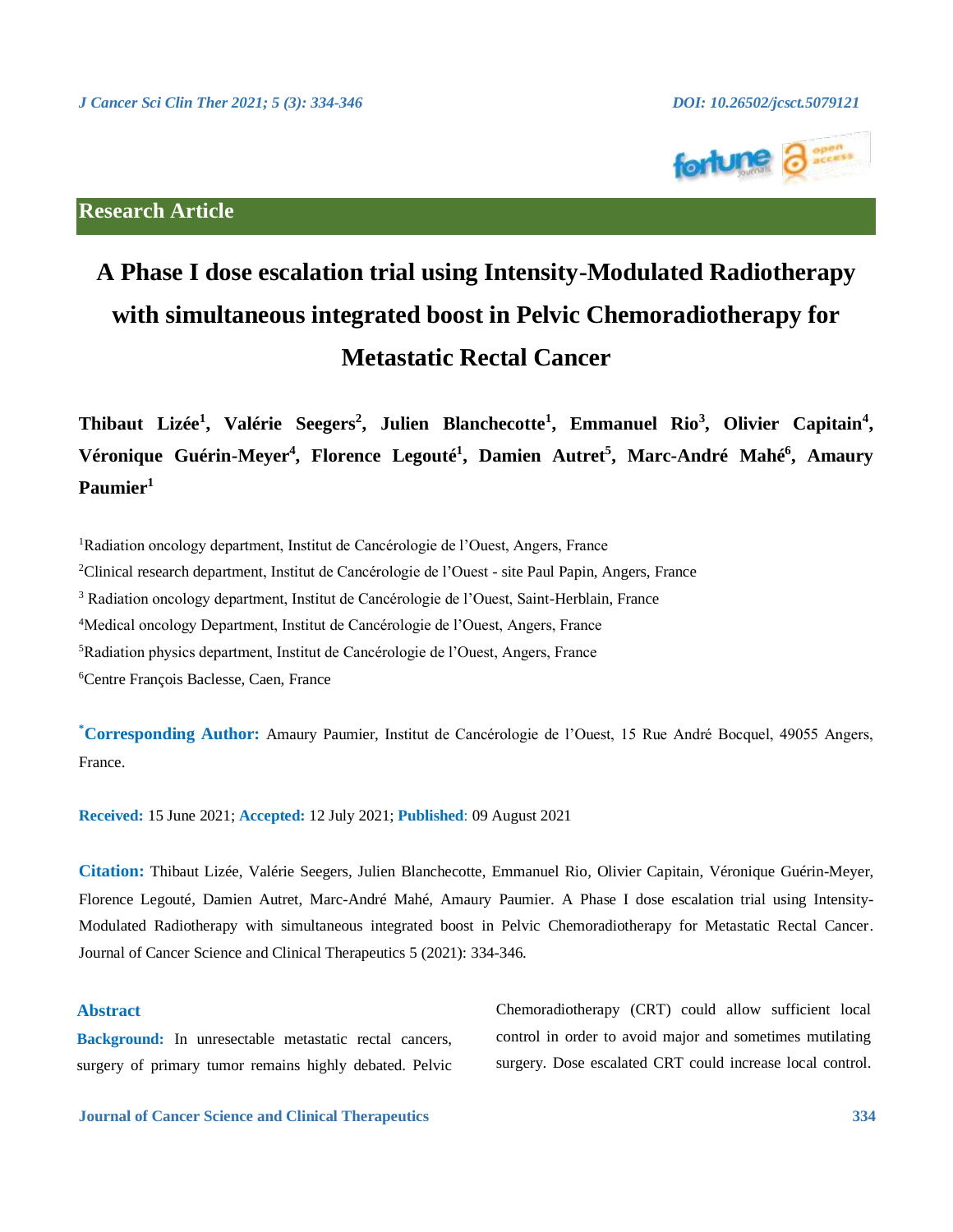The aim of this study was to evaluate the feasibility and tolerance of a CRT with radiation dose escalation using intensity modulated radiotherapy (IMRT) with simultaneous integrated boost (SIB), in metastatic low and middle rectal cancers.

**Methods:** This multicenter phase I study included six patients treated for unresectable synchronous metastatic low and middle rectal adenocarcinoma in two dose levels. Radiotherapy was delivered using IMRT with SIB. The dose escalation was 52.5 Gy (level 1) and 56.25 Gy (level 2) in the gross tumoral volume (GTV), in 25 fractions of 2.1 Gy and 2.25 Gy, respectively. High-risk clinical target volume (CTV) and low-risk CTV received respectively 50 Gy and 45 Gy in 25 fractions in the two levels. Concomitant chemotherapy was oral capecitabine and CRT was performed after four cycles of mFOLOX6 chemotherapy. The dose-limiting toxicity (DLT) was defined as toxicity requiring the interruption of radiotherapy for more than five consecutive fractions.

**Results:** All six patients received the full course of treatment at scheduled doses. No patients had acute toxicity requiring interruption of radiotherapy, therefore no DLT has been reported. No patients had acute toxicity  $\geq 3$ . Concerning late toxicity, three patients experienced grade 3. No local progression occurred.

**Conclusions:** Dose escalation at 56.25 Gy to the GTV was possible. This radiotherapy schedule needs to be evaluated in a larger study, in order to avoid mutilating surgery for metastatic patients. Trial registration: NCT03634202. Registered 16 August 2018- retrospectively registered, https://www.clinicaltrials.gov/ct2/show/NCT03634202.

**Keywords:** Rectal cancer; Dose escalated radiation therapy; Intensity-modulated radiotherapy; Simultaneous integrated boost; Pelvic chemoradiotherapy; Phase I trial.

**Abbreviations:** CRT- chemoradiotherapy; CT- computed tomography; CTV-HR- high-risk clinical target volume; CTV-LR- low risk clinical target volume; DLT- Doselimiting toxicity; DPD- dihydropyrimidine dehydrogenase; IMRT- intensity-modulated radiation therapy; GTV- gross tumor volume; Gy- grays; MRI- magnetic resonance imaging; MTD- maximum tolerated dose; pCR pathological complete response; PTV- planning target volume; SIB- simultaneous integrated boost; 18-FDG PET-18 fluoro-deoxy-glucose positron emission tomography; 3D-CRT- three-dimensional conformal radiotherapy

# **1. Background**

The management of metastatic rectal cancer depends on the resectability of the metastases. In cases of resectable metastases, a rectal conventional chemoradiotherapy (CRT) or an exclusive short radiotherapy  $(5 \times 5 \text{ grays } (Gy))$  is proposed, then surgery of the primary tumor and metastases could be considered. In case of unresectable metastases, the treatment is based on chemotherapy with reassessment of the resectability [1]. The benefits of systematic surgical management of the primary tumor in terms of overall survival, progression-free survival, local complications, remain highly debated in unresectable synchronous metastatic patients [2-6]. If the primary tumor becomes or remains symptomatic, a CRT can be proposed. In case of good local response, surgical abstention could be considered, in order to preserve the quality of life, especially in case of mutilating surgery (abdominoperineal amputation). Indeed, several studies have shown the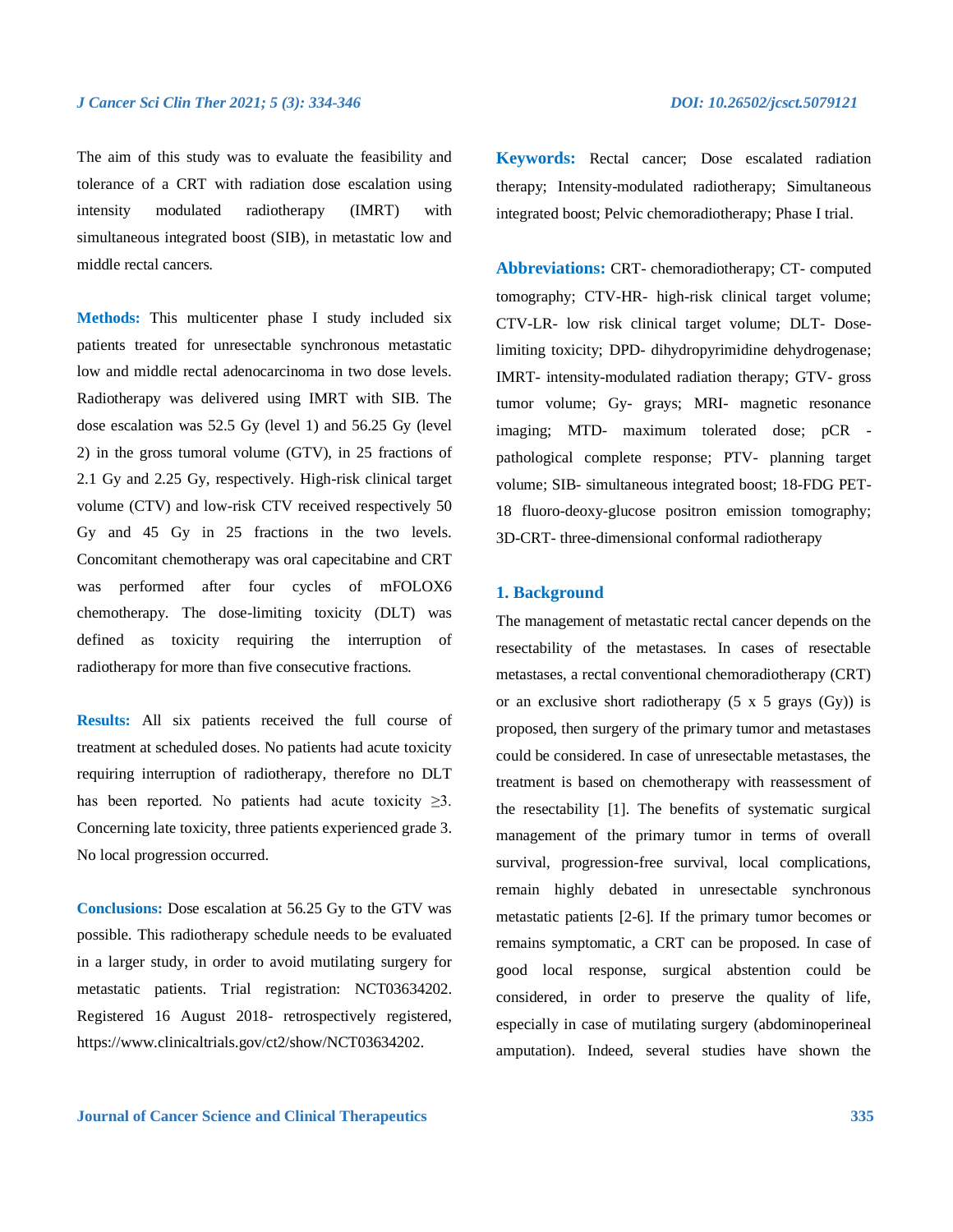possibility of a surgical abstention after a complete response after CRT, including in non-metastatic patients [7,8]. The complete response usually occurs within 10 to 12 weeks after the end of CRT but may sometimes occur after several months [9-11]. This argument is in favor, particularly in metastatic patients, of a wait-and-see attitude and local monitoring after CRT. Salvage surgery may then be proposed in case of local evolution or symptoms. Increasing the dose delivered during CRT could increase the overall response rate [11,12]. The objective of this study was to evaluate the feasibility and tolerance of a CRT with radiation dose escalation using simultaneous integrated

boost (SIB) intensity-modulated radiation therapy (IMRT), in patients with an unresectable synchronous metastatic low or middle rectal cancer.

# **2. Patients and Methods**

### **2.1 Study design**

The design of this prospective non-randomized, multicenter, phase 1 study is reported in Figure 1. It was based on three dose levels. According to the modified Fibonacci method (3+3 design), the number of patients required was three to six patients for each dose level (Figure 2).



**Figure 1:** Study design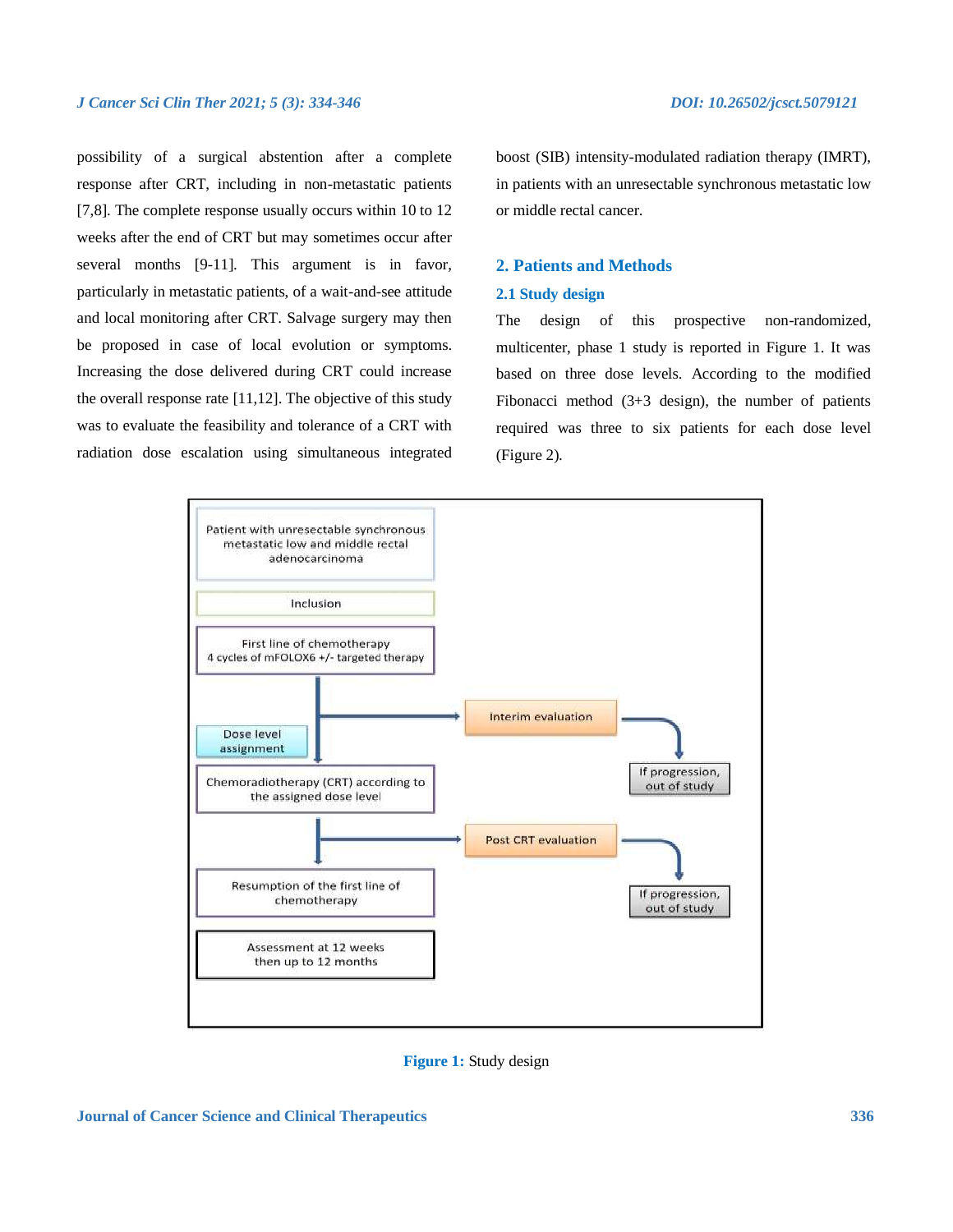

**Figure 2:** Dose escalation methodology according to the modified Fibonacci method called "3 + 3". DLT: Dose-limiting toxicity

The escalation of dose at the next level was conditioned by the absence of limiting toxicity. Dose-limiting toxicity (DLT) was defined as the occurrence of toxicity requiring a radiotherapy discontinuation of more than five consecutive fractions. In the absence of DLT observed in the three patients of the current level, three new patients were then included at the next dose level. If one of the three patients in the current stage had a DLT, three additional patients were included at the same level. If no new DLT was observed among these three additional patients (ie one DLT on all six patients), then the dose escalation to the next level was allowed. If two or more DLT were observed among the six patients included in the same level, this dose level was

**Journal of Cancer Science and Clinical Therapeutics 337**

then considered the maximum tolerated dose (MTD) and three new patients were included at the lower dose level. The maximum recommended dose (MRD) was defined as the level immediately below the level at which two toxic limiting doses (DLTs) occurred or the last level if two DLTs did not occur.

### **2.2 Patients**

Patients included in the study had histologically confirmed lower or middle rectum adenocarcinoma, with synchronous metastases deemed unresectable. They must be over 18 years old, have an estimated life expectancy of more than three months, a performance status according to WHO from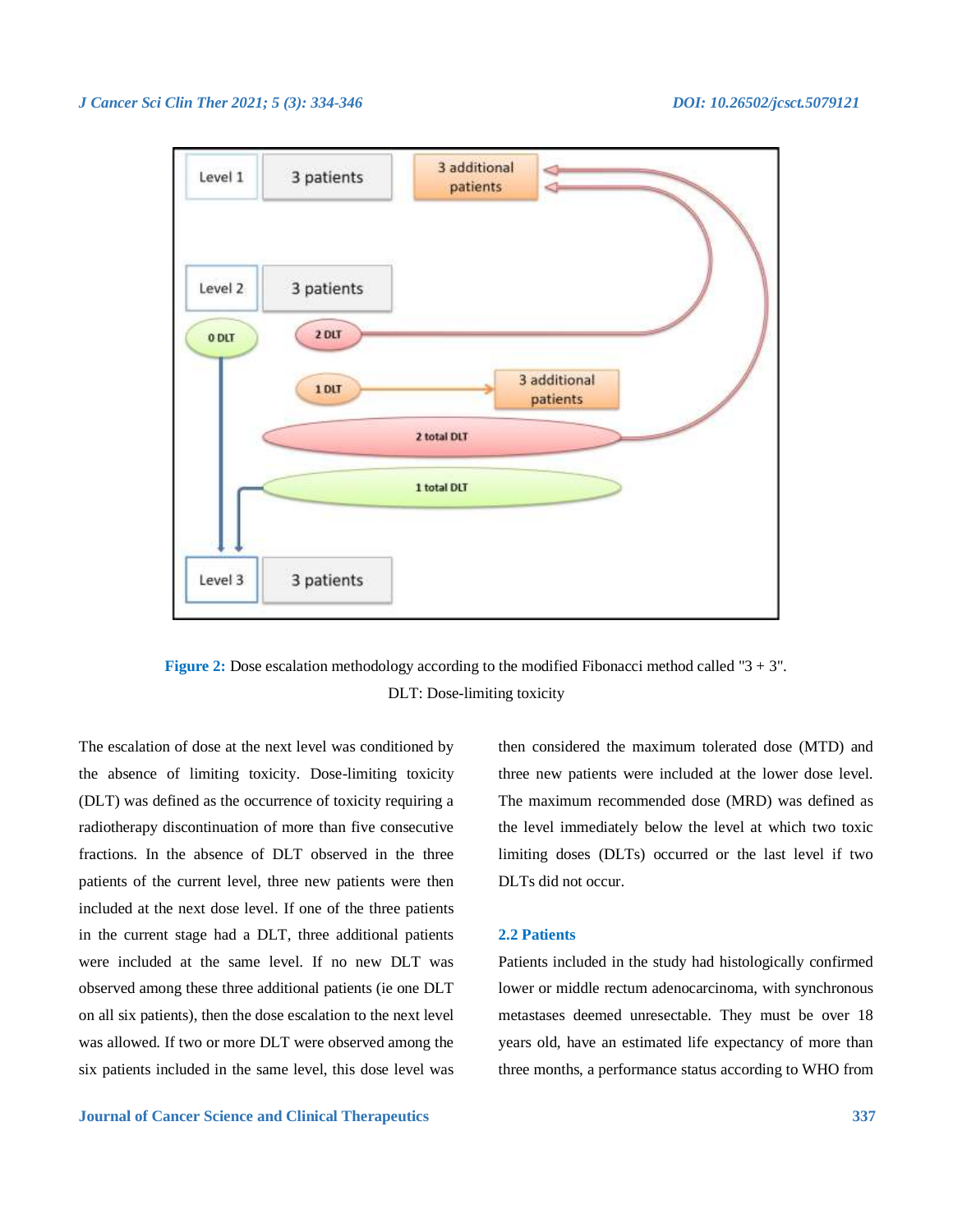0 to 2. They should not have received previous treatment with pelvic radiotherapy or chemotherapy, have a complete deficiency of dihydropyrimidine dehydrogenase (DPD), have a severe or unstable disease, or have diarrhea or neuropathy grade  $\geq 2$  at baseline intervention.

# **2.3 Chemotherapy**

Before CRT, patients received four cycles of mFOLFOX6 chemotherapy administered every two weeks. This induction chemotherapy could be combined with targeted therapy (bevacizumab, cetuximab, panitumumab) based on KRAS / NRAS status. CRT started within two to four weeks after these four cycles of mFOLFOX6. Concomitant chemotherapy consisted of capecitabine at a dose of 800 mg / m² twice daily, five days a week. Targeted therapies were

not allowed during radiation therapy. First-line metastatic chemotherapy was resumed after the end of CRT.

### **2.4 Radiation therapy**

Irradiation was delivered with SIB-IMRT (Figure 3). The treatment was delivered in 25 fractions, five per week, and one per day, over five weeks. Macroscopic tumor, the Gross tumor volume (GTV), was defined using pre-chemotherapy rectoscopy, computed tomography (CT) and 18FDG positron emission tomography (PET). High-risk clinical target volume (CTV) was defined as the GTV with a margin of 10 mm excluding unaffected organs. Low risk CTV involved mesorectum and internal iliac node area. A margin of 5 to 7 mm was applied to generate planning target volume (PTV).



**Figure 3:** Dose distribution in IMRT with SIB.

Treatment plan with visualization of the dose distribution in color wash from 42.75 Gy (95% of the prescribed dose at PTV 1) to 58.09 Gy (maximum dose) with dark blue, sky blue and orange outline, respectively PTV 1, PTV2 and PTV 3. A: Axial section; B: Dose-volume histogram of PTV 1 (sky blue), PTV 2 (dark blue), PTV 3 (purple) used to report the dose

received (abscissa) by a percentage of PTV volume (ordinate); C: Coronal section; D: Sagittal section

**Journal of Cancer Science and Clinical Therapeutics 338**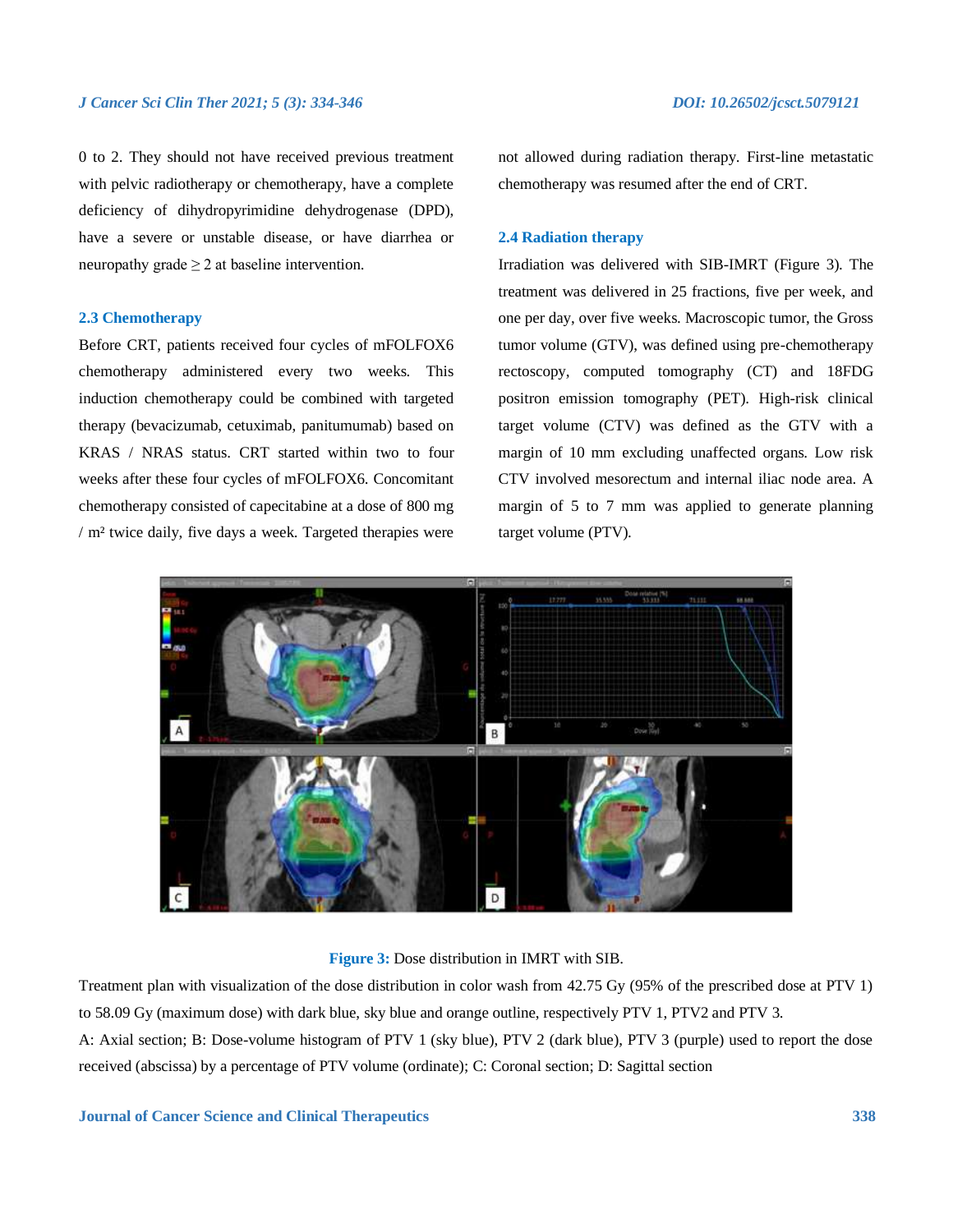The dose delivered in low and high risk CTV were respectively 45 Gy and 50 Gy, 1.8 and 2 Gy per fraction, 5 fraction a week. Dose delivered to GTV increased from 52.5 Gy to 60 Gy in fractions of 2.1 to 2.4 Gy, respectively. The table 1 summarize the dose levels. Dosimetry followed

the recommendations of ICRU 83. Image-guided radiation therapy was mandatory with daily three-dimensional image guidance. Patient was treated with helical tomotherapy or volumetric arc therapy.

| Level | Low risk CTV  | <b>High risk CTV</b>   | <b>GTV</b>               |
|-------|---------------|------------------------|--------------------------|
|       | 45 Gy $(1.8)$ | 50 Gy $(2)$            | 52.5 Gy $(2.1)$          |
|       | 45 Gy $(1.8)$ | $50 \,\mathrm{Gy} (2)$ | 56.25 Gy (2.25)          |
|       | 45 Gy $(1.8)$ | $50 \,\mathrm{Gy} (2)$ | $60 \,\mathrm{Gy} (2.4)$ |

Total radiation dose delivered (and dose per fraction) during chemoradiotherapy in the different volumes according to the dose level. CTV: Clinical Target Volume; GTV: Gross Tumor Volume

### **Table 1:** Dose levels

### **2.5 Evaluation**

The primary objective of the study was to determine the maximum tolerated dose of SIB-IMRT. The primary endpoint was dose-limiting toxicity (DLT), defined as the occurrence of toxicity requiring interruption of CRT for more than five consecutive fractions. The secondary objectives were: acute (up to 3 months after the end of CRT) and late toxicity according to NCI-CTCAE V4.0; the local response; local progression-free survival at 12 months; 2-year overall survival; local surgery; the quality of life assessed by the QLQ-C30 and QLQ-CR29 questionnaires at inclusion, at the end of treatment and at follow-up. Patients were followed clinically and biologically every two weeks during induction chemotherapy and weekly during CRT. An interim assessment was performed in the four weeks prior to CRT, including CT and 18FDG PET. An end-of-treatment assessment was made within six weeks of the end of CRT,

**Journal of Cancer Science and Clinical Therapeutics 339**

including clinical and biological evaluation, rectal echoendoscopy (or rectoscopy), CT, pelvic magnetic resonance imaging (MRI), 18FDG PET, quality of life questionnaires. Then follow-up was assed at 12 weeks and then every eight weeks for two years with at least a TAP CT scan, a biological assessment and quality of life questionnaires.

### **2.6 Ethics**

This study received a favorable opinion from the committee for the protection of persons (CPP) (17 February 2014) and was authorized by the national agency for the safety of medicines (ANSM) (first April 2014). An independent committee has been appointed. All patients received from oral and written information, and signed a consent. The study was retrospectively registered on ClinicalTrials.gov (NCT03634202) (https://www.clinicaltrials.gov/ct2/show/NCT03634202) (16 August 2018).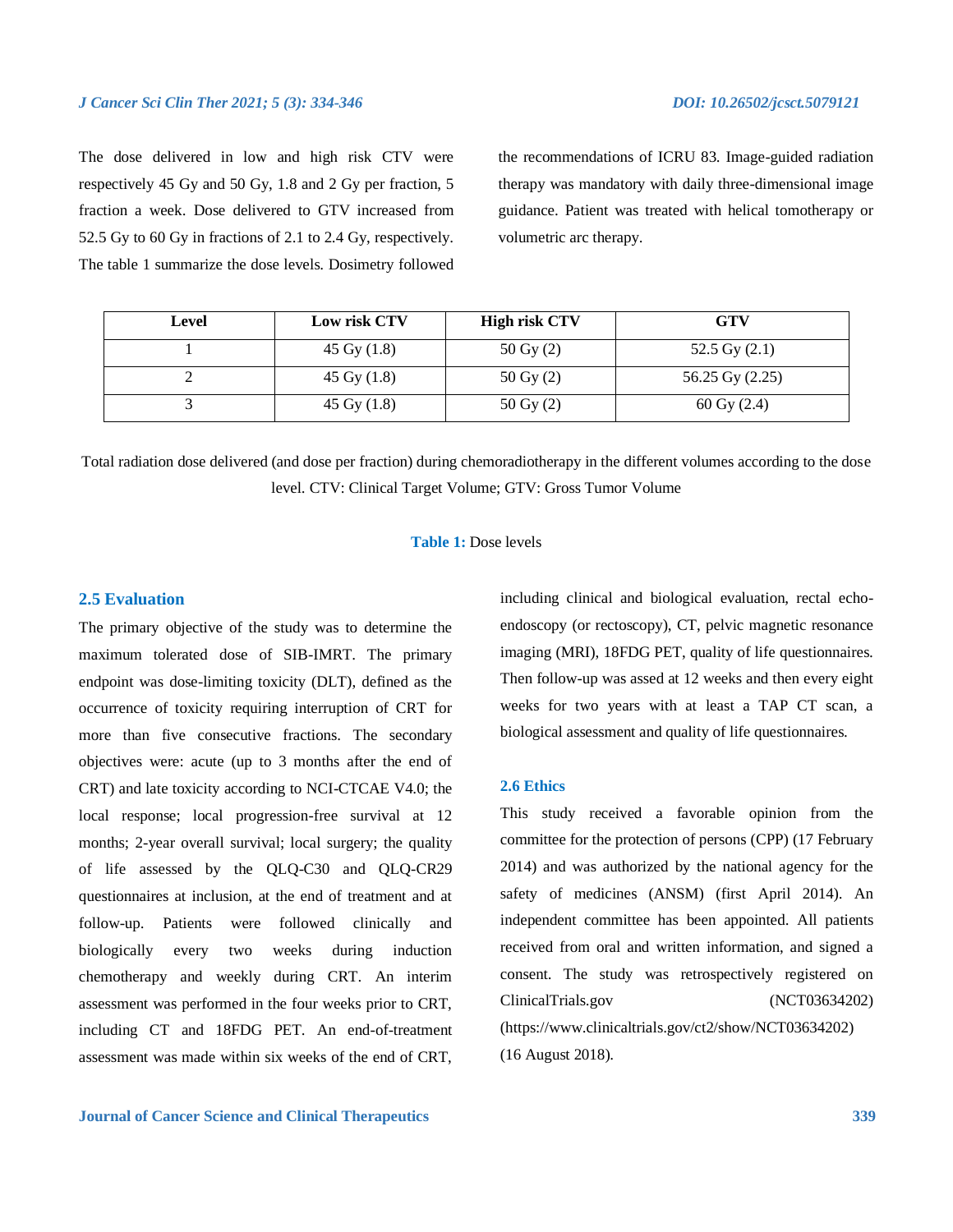# **3. Results**

### **3.1 Primary objective**

A total of seven patients were included in the trial between May 2015 and February 2017 in our institution. One patient was wrongly included and excluded from the study because he did not meet the inclusion criteria (grade 2 diarrheas at baseline) and was progressing before CRT. Finally, three patients were included in level 1 and three in level 2. No patients were included in level 3 because of low accrual. Patients and tumor characteristics are detailed in table 2. All six patients received four cycles of chemotherapy mFOLFOX6 and completed CRT. Five Patient were treated with helical tomotherapy and one with volumetric arc therapy. Acute side effects were mild (Table 3), no patient had acute toxicity requiring interruption of radiotherapy for more than five consecutive fractions: no DLT was therefore reported.

| <b>Patient</b> | <b>Gender</b> | Age at<br>diagnosis | <b>Performance</b><br><b>Status</b> | <b>TNM</b>    | <b>Primary tumor</b><br>size<br>(millimeter) | <b>Primary tumor</b><br>location | <b>Metastatic sites</b>                  |
|----------------|---------------|---------------------|-------------------------------------|---------------|----------------------------------------------|----------------------------------|------------------------------------------|
| $\mathbf{1}$   | Male          | 75                  | 1                                   | T3N0M1        | $80 \text{ mm}$                              | Middle and high<br>rectum        | Liver, lungs                             |
| $\overline{2}$ | Female        | 62                  | $\mathbf{1}$                        | T4N2M1        | $50 \text{ mm}$                              | Middle rectum                    | Liver,<br>peritoneum                     |
| $\overline{3}$ | Female        | 66                  | $\mathbf{1}$                        | T4N2M1        | 48 mm                                        | Low rectum                       | Lungs,<br>mediastinal<br>lymph nodes     |
| $\overline{4}$ | Female        | 59                  | $\boldsymbol{0}$                    | <b>T3N1M1</b> | 66 mm                                        | Middle and high<br>rectum        | Lungs                                    |
| 5              | Male          | 61                  | $\mathbf{1}$                        | <b>T4N2M1</b> | $120 \text{ mm}$                             | Low, middle<br>and high rectum   | Liver, lungs,<br>inguinal lymph<br>nodes |
| 6              | Male          | 69                  | 1                                   | <b>T3N2M1</b> | $80 \text{ mm}$                              | Middle and high<br>rectum        | Liver                                    |

| <b>Table 2:</b> Patients and tumor characteristics. |
|-----------------------------------------------------|
|-----------------------------------------------------|

### **3.2 Secondary objectives**

The median follow-up was 27.4 months. It is noteworthy that no local progression occurred. Regarding late side effects, three patients suffered from a grade 3 toxicity

(Table 3). Patient 3, included in level 1, has developed pelvic pain and pre-occlusive syndrome 4 months after the end of CRT, requiring a colostomy. Rectoscopy did not show any carcinomatous proliferation but only fibrous and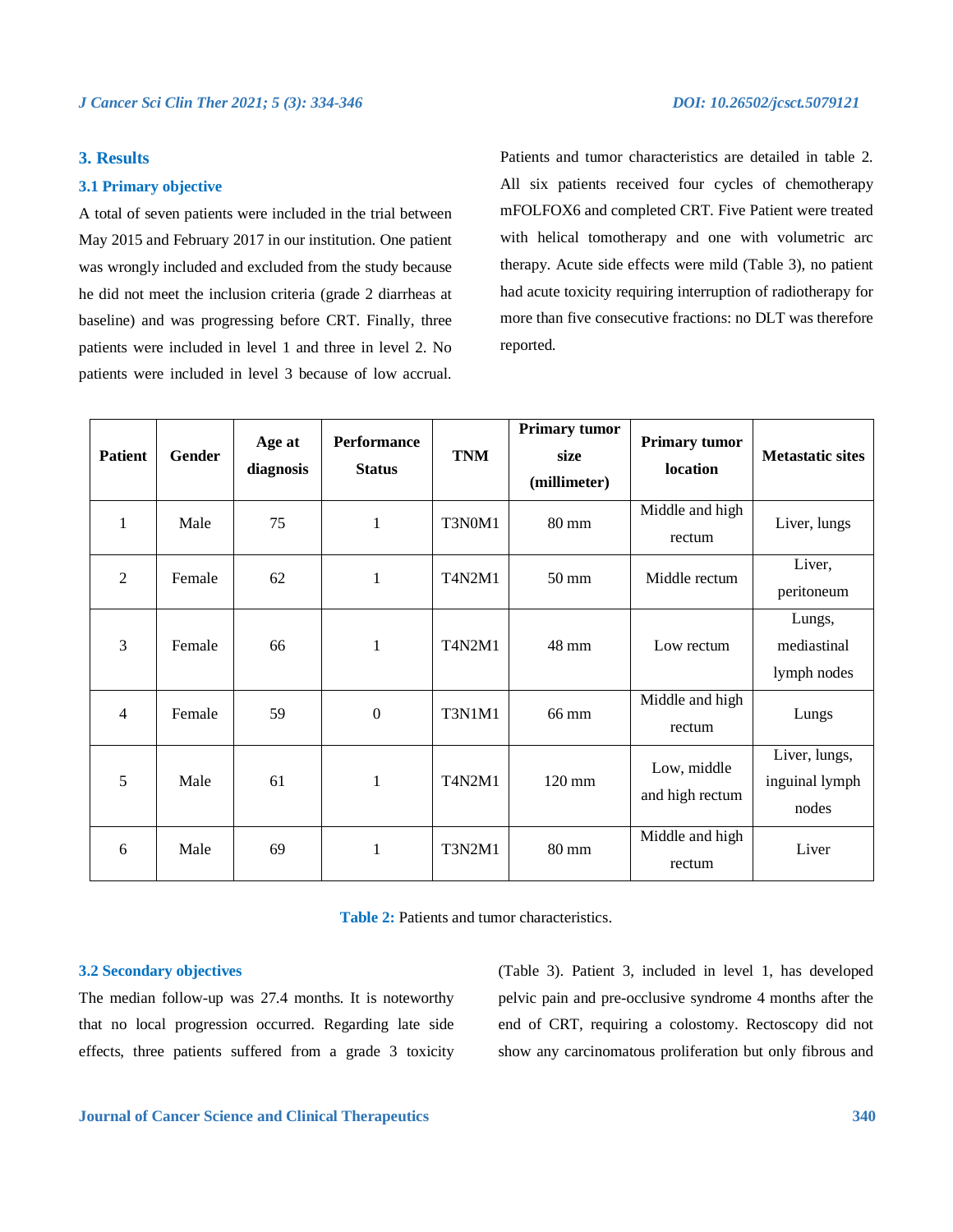cicatricial changes. During the follow-up, he had no local complications and no need for further surgical management. Patient 4, included in level 2, has presented pelvic pain 4 months after the end of CRT, leading to a colostomy and then a posterior pelvectomy. Anatomopathology did not show any tumor infiltration but only cicatricial changes. Patient 5, enrolled in level 2, has presented a recto-vesical fistula 13 months after the end of CRT, requiring a

suprapubic catheter. Interestingly, these three patients received targeted therapy during induction chemotherapy. The functional score for physical activity was improved or stable for five out of six patients, just one patient suffered from a transient decrease of physical activity after CRT (Figure 4). Pain decreased after CRT for four patients (Figure 4).

| <b>Patient</b> | <b>Dose</b><br>level | <b>Targeted</b><br>therapy | Acute<br>toxicity      | Late<br>toxicity  | <b>Comments</b>                                                                                                   | <b>Time to</b><br>distant<br>progresion | <b>Death</b>   | Follow-up<br>(months) |
|----------------|----------------------|----------------------------|------------------------|-------------------|-------------------------------------------------------------------------------------------------------------------|-----------------------------------------|----------------|-----------------------|
| $\mathbf{1}$   | $\mathbf{1}$         | N <sub>o</sub>             | 1(GI)                  | $\mathbb{Z}^2$    | $\overline{a}$                                                                                                    | 10.8                                    | Yes            | 32.8                  |
| $\mathbf{2}$   | $\mathbf{1}$         | No                         | $1$ (GI,<br>GU)        |                   | complete response on<br>rectoscopy                                                                                | 10.9                                    | Yes            | 28.2                  |
| $\overline{3}$ | $\mathbf{1}$         | bevacizumab                | 2 (GI,<br>GU,<br>Pain) | $3(GI*,$<br>Pain) | suspicion of local<br>progression at 20<br>months: rectoscopy:<br>fibrous and cicatricial<br>changes              | 14.2                                    | No             | 28.7                  |
| $\overline{4}$ | $\overline{2}$       | bevacizumab                | $1$ (Pain)             | $3$ (Pain)        | suspicion of local<br>progression at 10<br>months: posterior<br>pelvectomy: fibrous<br>and cicatricial<br>changes | 4.3                                     | N <sub>o</sub> | 26.7                  |
| 5              | $\overline{2}$       | panitumumab                | 1(GI)<br>GU)           | $3(GU**)$         | Colostomy before<br>inclusion                                                                                     | 4.1                                     | N <sub>o</sub> | 22.6                  |
| 6              | $\overline{2}$       | No                         | 1(GI)                  | ÷,                |                                                                                                                   | 7.5                                     | Yes            | 14.6                  |

**Table 3:** Toxicity and follow-up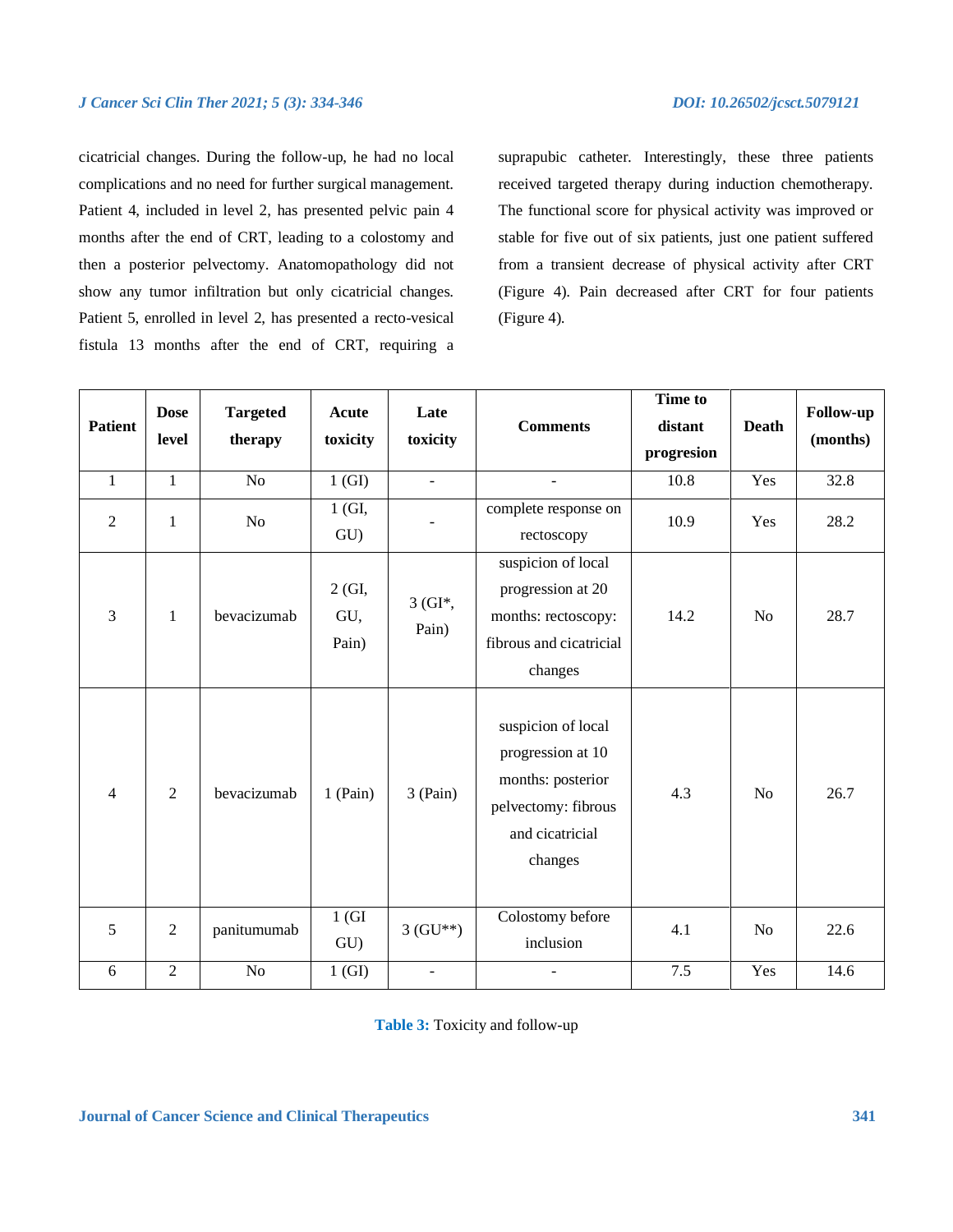

**Figure 4:** Symptoms according to QLQ-C30. The first assessment was performed at inclusion, the second after RT-CT.

# **4. Discussion**

This phase I trial showed that a dose escalation up to 56.25 Gy to the tumor is possible with SIB-IMRT. Indeed, no interruption of radiotherapy was needed. Three patients had late Grade 3 toxicity. Of these three patients, two had received anti-angiogenic treatment (bevacizumab) and one anti-EGFR treatment (panitumumab) with chemotherapy prior to CRT. The involvement of these targeted therapies, administered just prior to CRT, needs to be assessed in terms of toxicity. It should also be highlight that the

**Journal of Cancer Science and Clinical Therapeutics 342**

included population is that of metastatic patients, with heavy treatments, and are potentially more fragile and prone to complications. The patient with recto-vesical fistula had undergone colostomy surgery before inclusion in the trial. Patients in the study also had advanced tumors (T3 or T4) with large volumes to irradiate. Patients with a less advanced disease could potentially benefit from higher dose escalation in a smaller volume, with good acute and late tolerance. Moreover, dose escalation assessed in our study provided good local control, no patient experienced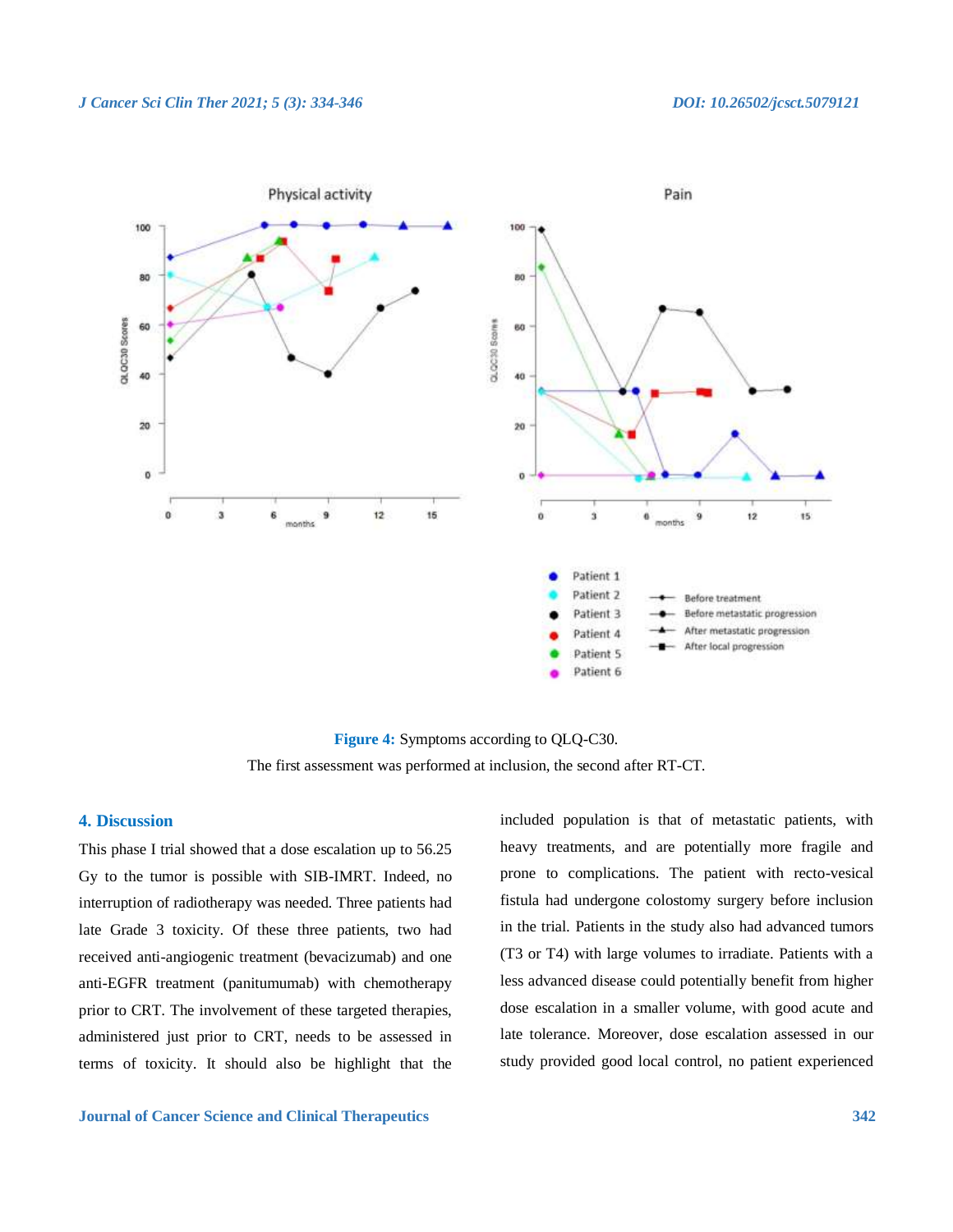local progression. This dose-escalation CRT strategy could provide sufficient local control in metastatic patients to avoid heavy and mutilating surgery throughout their management. SIB-IMRT is a slightly accelerated radiotherapy: the dose is escalated without increasing the overall treatment time, which allowed early resumption of first-line metastatic chemotherapy after CRT. It is noteworthy that chemotherapy following CRT can also participate to local control. Omitting pelvic surgery in this setting does not seem to jeopardize local control. Of course, the main limitation of this phase I feasibility study is the reduced size of the population (6 patients). Moreover, our trial was prematurely closed due to the difficulty of accrual, and the third step (60 Gy) was not evaluated. However, considering on the one hand manageable acute and late toxicities, and on the other hand the good local control, we think that our schedule of dose escalation up to 56.25 Gy is worth been assessed in a phase II study with a larger population.

Dose escalation probably increases local response rate and pathologic complete response (pCR) [11]. Firstly, dose escalation in rectal cancer was assessed with threedimensional conformal radiotherapy (3D-CRT) [13]. Then, development of IMRT facilitated dose escalation through the SIB [14]. An additional dose delivered by SIB-IMRT, for an equivalent total dose, appears less toxic than a complement by 3D-CRT [15]. In a phase II trial, dose escalation up to 55 Gy with SIB-IMRT leads to 65% of pCR rate, while maintaining a good tolerance [16]. The retrospective study of Yamashita et al. showed a nonsignificant increase at 17% versus 11% (p=0.39) of pCR rates in non-metastatic patients who received 55 Gy with SIB-IMRT, compared to 50.4 Gy in 3D-CRT [17]. In a curative intent of nonmetastatic rectal cancer, some

authors, such as Habr-Gama et al. and Maas et al, advocate for a non-operative approach (also known as a wait-and-see policy) for patient who experienced pCR [7,8]. They have reported their experience of sphincter preservation: patients with low rectal cancer presenting a pCR after CRT were not operated and were compared with patients who have undergone surgical treatment. No significant difference in progression-free survival and overall survival was found. Appelt et al. have also study the wait and see policy, they proposed a dose escalation with SIB-IMRT at 60 Gy, with an additional 5 Gy boost in brachytherapy in patients with T2-T3, N0-N1 of the lower rectum [18]. Of the 55 patients included, 40 patients had a pCR and were closely monitored. The local recurrence rate at 1 year was 15.5%. The treatment was well tolerated with the preservation of a good sphincter function. Delivering chemotherapy before the CRT has several interests. In our population of metastatic patients, it provides a systemic and rapid control of metastatic disease. It also has an effect on the local pelvic disease with a partial local response before CRT. PRODIGE 23 is a phase III randomised trial study which assessed neoadjuvant chemotherapy before CRT and surgery versus standard of care (CRT and surgery) for locally advanced rectal cancer [19]. Neoadjuvant chemotherapy both improved 3-year disease-free survival, 76% versus 69 % (p=0.034) and pCR, 28% vesus 12% (p<0.0001), for respectively experimental and standard arm. The study by Sloothaak et al. showed that out of 1,593 patients managed by preoperative CRT, pCR rate was maximal when surgery was performed at 14 weeks from the start of CRT, with a maximum plateau appearing to be reached at 17 weeks [20].

The observation that pCR could be reached up to 4 months after the end of CRT has also been noticed in retrospective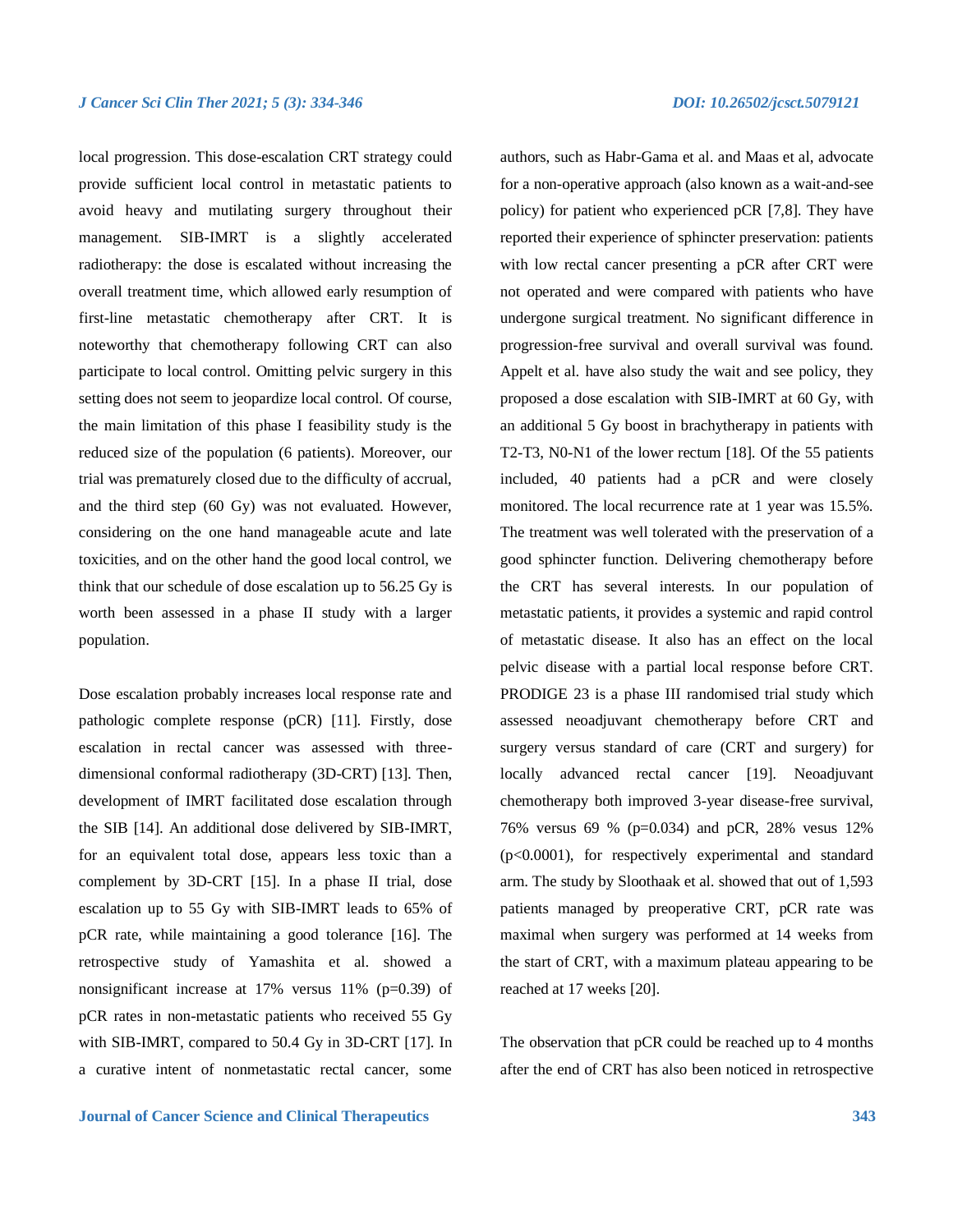study [10]. In order to further, improve pCR rate, chemotherapy can be start over after CRT. The study by Garcia-Aguilar et al. found an increasing rate of pCR rate in locally advanced tumors from 18%, 25%, 30% to 38% by adding zero, two, four, and six cycles of mFOLFOX6, respectively, after CRT [21]. The combination of different strategies could increase the pCR rate: neoadjuvant chemotherapy, radiation dose escalation by SIB-IMRT, chemotherapy after CRT and wait-and-see policy and could potentially increase the number of patients eligible for sphincter preservation and surgical abstention, both in metastatic and curative situation.

# **5. Conclusion**

Radiation dose escalation up to 56.25 Gy using SIB-IMRT when treating rectal cancer was possible with acceptable side effects. No local progression occurred. Future studies with larger populations are needed to assess our dose escalation with the aim of avoiding mutilating surgery in metastatic patients. This dose escalation schedule could also be evaluated in order to increase the clinical complete response rate in non-metastatic patients.

# **Ethical Approval and Consent to Participate**

This study received a favorable opinion from the committee for the protection of persons (CPP) (17 February 2014) and was authorized by the national agency for the safety of medicines (ANSM) (first April 2014). An independent committee has been appointed. All patients received from oral and written information, and signed a consent. The study was retrospectively registered on ClinicalTrials.gov (NCT03634202) (https://www.clinicaltrials.gov/ct2/show/NCT03634202) (16 August 2018).

# **Consent for Publication**

All authors read and approved the final manuscript.

# **Availability of Supporting Data**

The datasets during and/or analysed during the current study are available from the corresponding author on reasonable request.

### **Competing Interests**

The authors declare that they have no competing interests.

# **Funding**

This work was supported by the "Institut de Cancérologie de l'Ouest"

# **Author's Contributions**

Amaury Paumier and Valérie Seegers: protocol redaction and methodology

Thibaut Lizée and Amaury Paumier: results analyses and writing the article

Amaury Paumier, Thibaut Lizée, Julien Blanchecotte, Emmanuel Rio, Olivier Capitain, Véronique Guérin-Meyer, Florence Legouté, Marc-André Mahé: treatment and follow-up of patients

Damien Autret: dosimetry

### **Acknowledgments**

The author thanks Pr Campone for promoting this study.

### **References**

1. Van Cutsem E, Cervantes A, Adam R, et al. ESMO consensus guidelines for the management of patients with metastatic colorectal cancer. Ann Oncol 27 (2016): 1386-1422.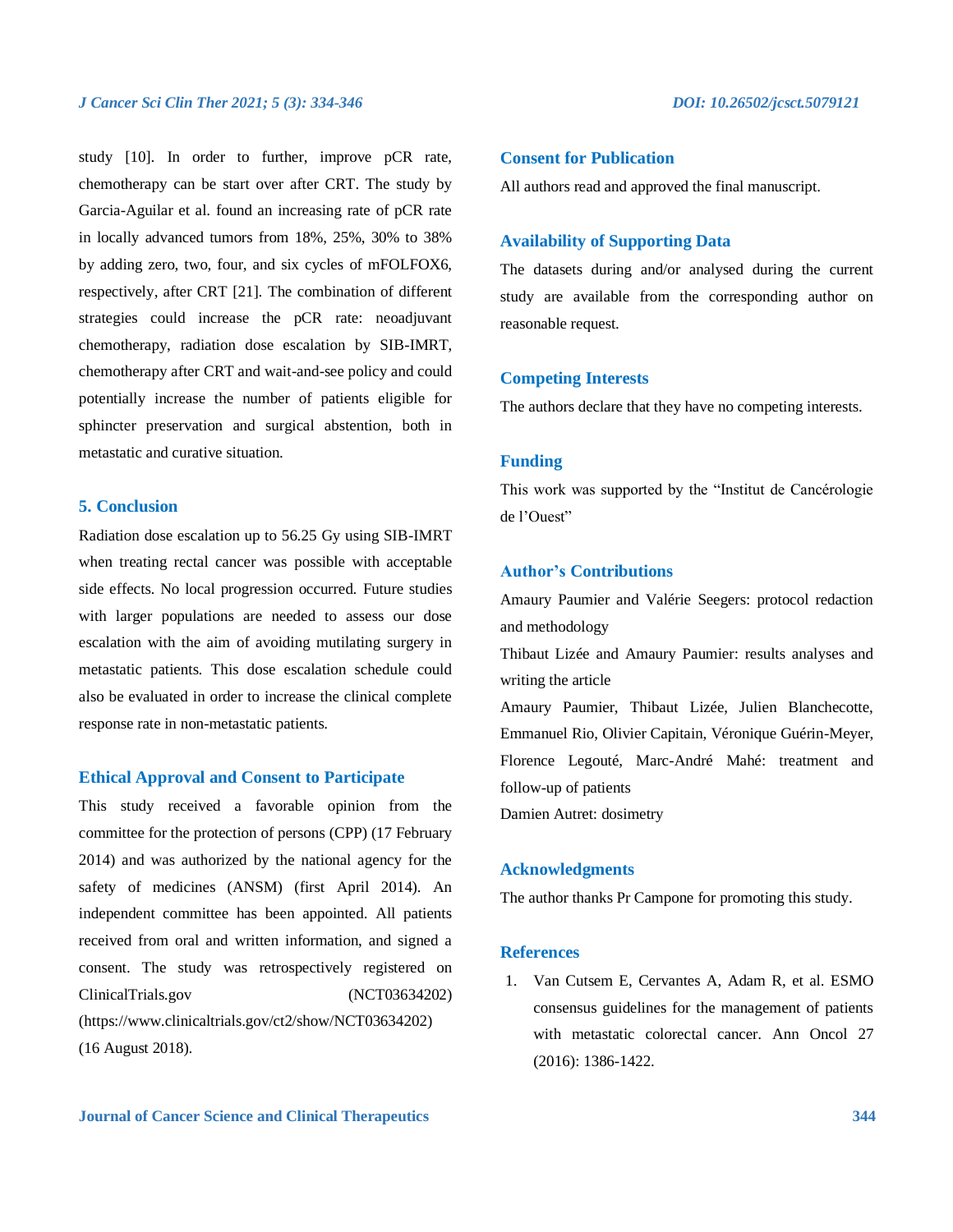- 2. Verhoe C, Johannes H, Burger JW, et al. Surgery of the primary in stage IV colorectal cancer with unresectable metastases. Eur J Cancer 47 (2011): S61- S66.
- 3. Venderbosch S, De Wilt JH, Teerenstra S, et al. Prognostic value of resection of primary tumor in patients with stage IV colorectal cancer: retrospective analysis of two randomized studies and a review of the literature. Ann Surg Oncol 18 (2011): 3252-3260.
- 4. Cirocchi R, Trastulli S, Abraha I, et al. Non-resection versus resection for an asymptomatic primary tumour in patients with unresectable Stage IV colorectal cancer. Cochrane Colorectal Cancer Group, ed. Cochrane Database Syst Rev 12 (2012): 19-23.
- 5. Ferrand F, Malka D, Bourredjem A, et al. Impact of primary tumour resection on survival of patients with colorectal cancer and synchronous metastases treated by chemotherapy: Results from the multicenter, randomised trial Fédération Francophone de Cancérologie Digestive 9601. Eur J Cancer 49 (2013): 90-97.
- 6. Faron M, Pignon J-P, Malka D, et al. Is primary tumour resection associated with survival improvement in patients with colorectal cancer and unresectable synchronous metastases? A pooled analysis of individual data from four randomised trials. Eur J Cancer. 2015;51(2):166-176.
- 7. Habr-Gama A, Perez RO, Nadalin W, et al. Operative Versus Nonoperative Treatment for Stage 0 Distal Rectal Cancer Following Chemoradiation Therapy: Long-term Results. Trans Meet Am Surg Assoc 72 (2004): 309-316.
- 8. Maas M, Beets-Tan RGH, Lambregts DMJ, et al. Wait-and-see policy for clinical complete responders

after chemoradiation for rectal cancer. J Clin Oncol 29 (2011): 4633-4640.

- 9. Brierley JD, Cummings BJ, Wong CS, et al. Adenocarcinoma of the rectum treated by radical external radiation therapy. Int J Radiat Oncol Biol Phys 31(1995): 255-259.
- 10. Wang Y, Cummings B, Catton P, et al. Primary radical external beam radiotherapy of rectal adenocarcinoma: Long term outcome of 271 patients. Radiother Oncol 77 (2005): 126-132.
- 11. Hall MD, Schultheiss TE, Smith DD, et al. Effect of increasing radiation dose on pathologic complete response in rectal cancer patients treated with neoadjuvant chemoradiation therapy. Acta Oncol 55 (2016): 1392-1399.
- 12. Wiltshire KL, Ward IG, Swallow C, et al. Preoperative radiation with concurrent chemotherapy for resectable rectal cancer: Effect of dose escalation on pathologic complete response, local recurrencefree survival, disease-free survival, and overall survival. Int J Radiat Oncol 64 (2006): 709-716.
- 13. Myerson RJ, Valentini V, Birnbaum EH, et al. A phase I/II trial of three-dimensionally planned concurrent boost radiotherapy and protracted venous infusion of 5-FU chemotherapy for locally advanced rectal carcinoma. Int J Radiat Oncol Biol Phys 50 (2001): 1299-1308.
- 14. But-Hadzic J, Anderluh F, Brecelj E, et al. Acute toxicity and tumor response in locally advanced rectal cancer after preoperative chemoradiation therapy with shortening of the overall treatment time using Intensity-Modulated Radiation therapy with simultaneous integrated boost: A Phase 2 trial. Int J Radiat Oncol 96 (2016): 1003-1010.